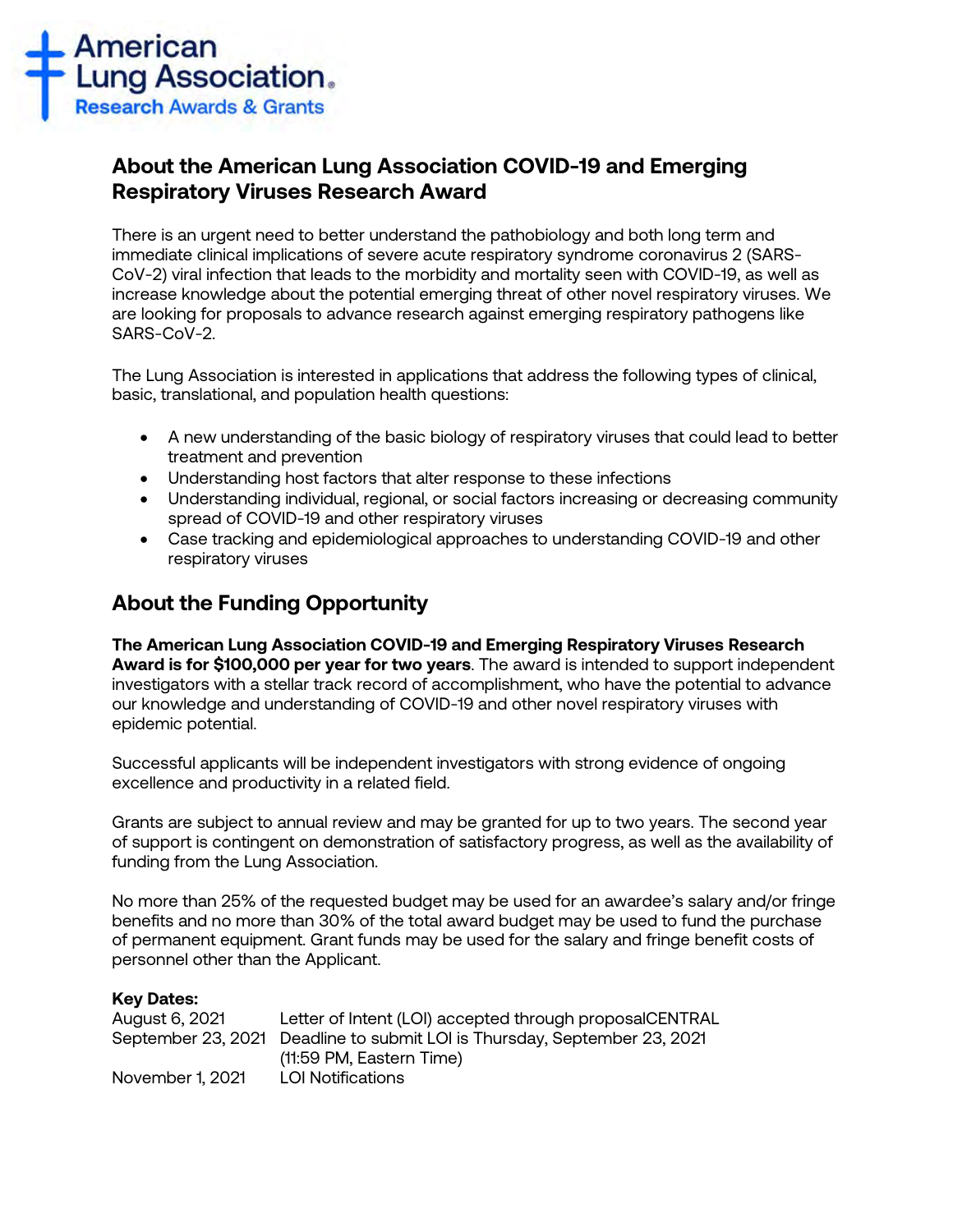

December 16, 2021 By Invitation Only - Deadline to submit an application is Thursday, December 10, 2020 (11:59 PM, Eastern Time) January- April Peer Review Period June 2022 Outcome notifications are sent to all applicants July 1, 2022 Research term begins

### **Important Notes**

It is recommended that applicants submit projects to the appropriate Institutional Animal Care and Use of Committee (IACUC) and human subjects Institutional Review Board (IRB) at the time of application or before. Copies of the approvals must be provided to the American Lung Association prior to funding.

# **Eligibility Requirements**

This funding opportunity does not limit the applicants based on academic rank or discipline. It requires only evidence of faculty status at a nonprofit academic institution, and independence beyond the fellowship/training stage. The institution must commit that the applicant is eligible to be continuously employed throughout the duration of the grant term and should state so in the Department Chair's Letter of Support.

# **Experience and Productivity**

At the time of application, the applicant must hold a doctoral degree and have a faculty appointment or equivalent with demonstrated institutional commitment (salary support, research space as evidenced by a Department Chair or equivalent letter) in a recognized academic not-for-profit research institution.

# **COVID-19 and Emerging Respiratory Viruses Research Award Application Guide**

**The American Lung Associations used the e-grantmaking website, proposalCENTRAL, to process all awards and grants applications. Please access this website at: [https://proposalcentral.altum.com](https://proposalcentral.altum.com/) The deadline for submission: December 16, 2021.** 

**For questions about the electronic application process, e-mail: [pcsupport@altum.com](mailto:PCSUPPORT@ALTUM.COM)** 

#### **PROPOSAL SECTIONS**

#### **Title Page**

To initialize your application, enter a title for your project.

Applicants are also asked to select the first-year monetary amount requested. The project start and end dates are automatically entered for you as we do not allow flexible start dates. The American Lung Association COVID-19 and Emerging Respiratory Viruses Research Award period is July 1, 2022 to June 30, 2023.

Once complete, press the 'SAVE' button and watch the gray Proposal Navigation box on the left portion of your screen become activated. Click 'NEXT' or on a section name to move to another section.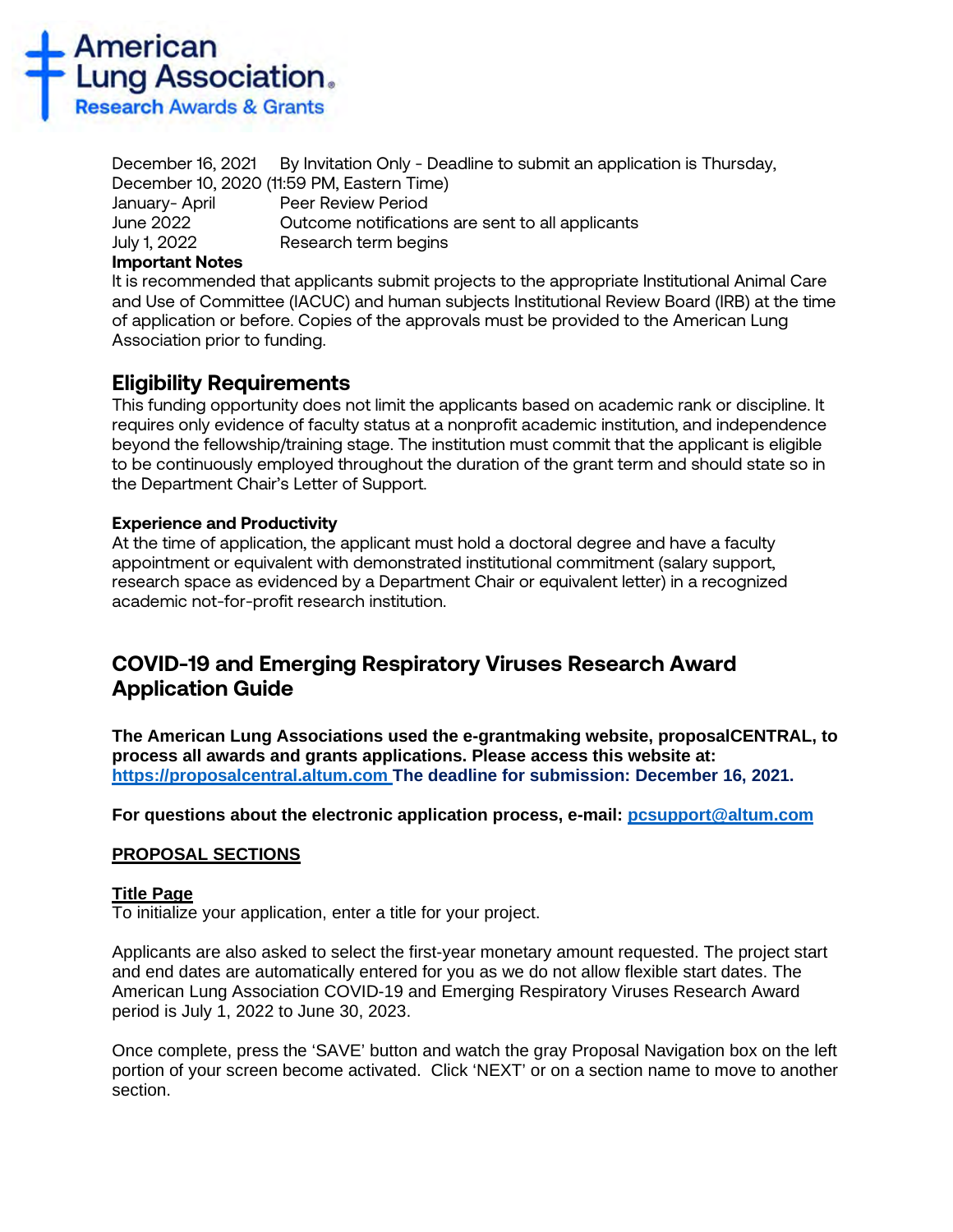

### **Download Templates & Instructions**

All downloadable files are located on this page and consist of instruction files and required templates for your application submission. Click the 'DOWNLOAD' link for each file, and 'SAVE' to your computer*.* Go to the "Research Plan and other Supporting Documents" menu option in the gray navigation menu to upload your completed template files.

### **Enable Other Users to Access this Proposal**

This section allows you to give other users access to your grant application. When you give a person access to your grant application, you can give them one of three levels of permissions: View (cannot change any details), Edit (can view and change information in the grant application, but cannot submit or view the access permission page), or Administrator (can view, edit and submit the application, as well as give access rights to others).

### **Applicant Contact Information**

The person who creates the application is the default Applicant. Contact information from this person's Professional Profile, including primary institution affiliation, is automatically loaded to this section of the application. As all American Lung Association correspondence occurs with the Applicant, please provide the correct contact information for the applicant. The Sponsored Research Program Office is **NOT** acceptable.

To change the Applicant and the institution affiliation, choose from the list of available names and institutions. For privacy reasons, the list contains only the following: the name and institution of the person who created the application and the names of individuals included in the Access Permissions section of their Professional Profile (such as administrators at the institution). If, after changing the Applicant you need to update the contact information that appears below it, you can click 'EDIT PROFESSIONAL PROFILE' to go directly to your Professional Profile. You can exit this screen and select the 'PROFESSIONAL PROFILE' tab from the proposalCENTRAL management window and changes will be automatically uploaded to the Applicant screen. Contact information and institution affiliation from the selected Applicant's Professional Profile is preloaded to the Applicant's contact information section below.

**Complete all the required fields that are marked with a red asterisk**.If the required fields are incomplete or incorrect, changes must be made in the Applicant's Professional Profile. You can go directly to the selected Applicant's Professional Profile by clicking the button 'EDIT ACCOUNT INFORMATION.' Alternatively, you may exit the Applicant's section and use the Professional Profile tab in your proposalCENTRAL management window which is usually located in a different proposalCENTRAL browser window than the application. **The percent of Applicant's total effort currently devoted to each of the listed activities must be indicated before going on to the next section.**

# **Institution and Contacts**

The institution of the Applicant will be as selected as the default Institution and will have primary contractual responsibility for the grant if awarded. Institution information is pre-loaded to this section of the application. **NOTE: If the required fields marked by a red asterisk are incomplete or incorrect, changes must be made in the Institution Profile.** To change the Institution choose from the list of institutions and press the button 'CHANGE INSTITUTION'. Initially, the list contains only the following: the current institution, the institutions that you listed in your Professional Profile, and any other institutions that include your UserID in their Access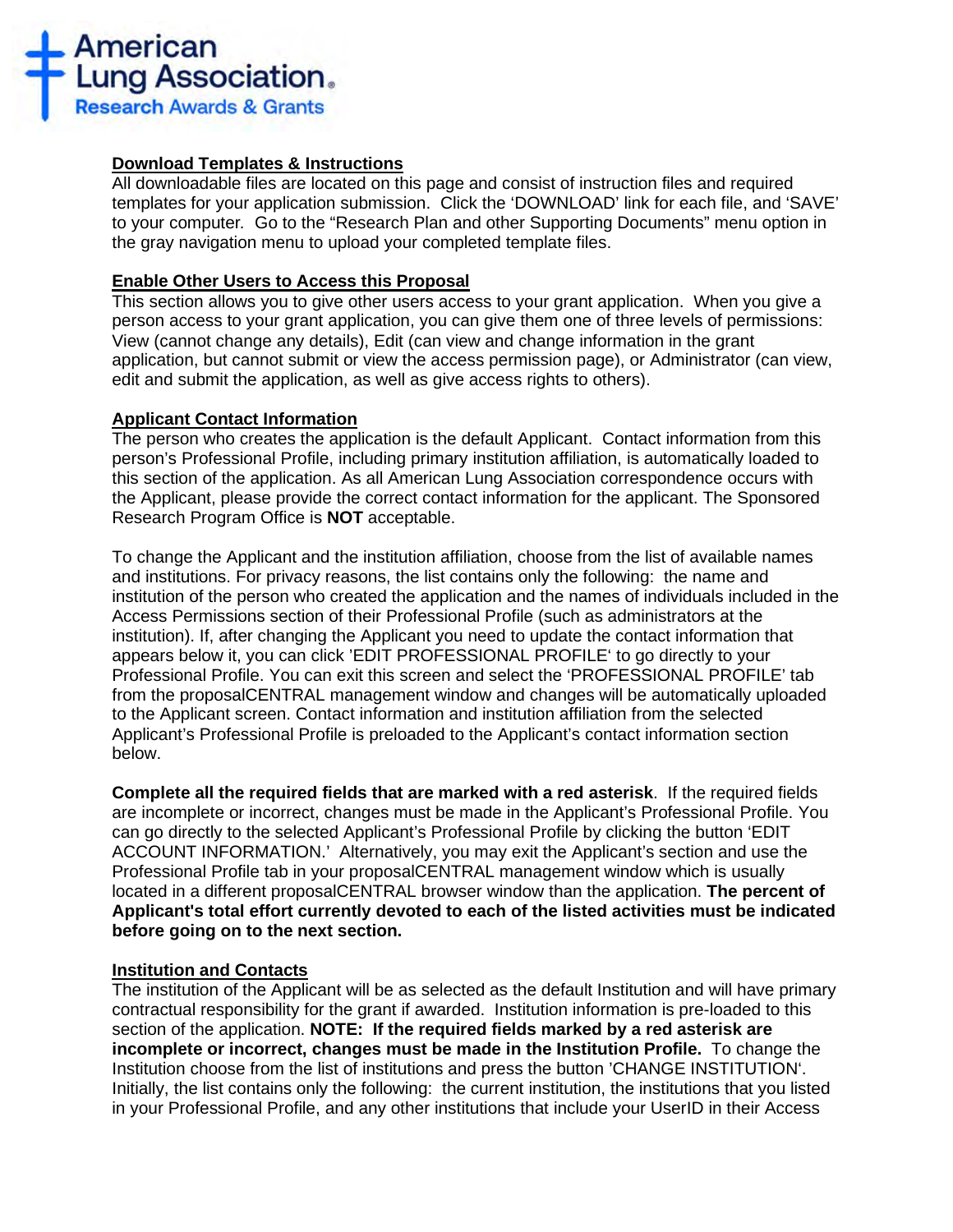

list. Use the 'SEARCH' option to search the other institution profiles available in proposalCENTRAL. Results of the Search will be added to the list of institutions. To change the Institution choose from the new list of institutions and press the button 'Change Institution'. If, after changing the Institution you need to update the contact information that appears below it, contact the Grants and Contracts office of your institution to update the Institution Profile or call Customer Service at proposalCENTRAL at 1-800-875-2562 for assistance.

Next, choose the appropriate institutional officials for the particular grant program; (\*) indicates a required contact. There are two ways to enter contact information for the requested contact you can select from the list of Institutional Officials from the Institution Profile of the Institution selected at the top of this page OR enter an email for the appropriate contact and complete and save the form. When you have selected the appropriate institution officials, click the red 'ADD' button. The contact information is loaded into your proposal and the contact will be shown in the table below. Be advised that the contact form may be pre-filled with some information if the email you entered is already associated with a proposalCENTRAL user.

# **Key Personnel**

The applicant is responsible for listing all personnel who will have a significant role with the research project (i.e., will have impact on project content, data collection, data interpretation).

### *Steps for the Applicant to Submit Key Personnel:*

- Enter the email address of the key personnel in the text box provided and click 'ADD'.
- A window will open; enter the requested information. Complete all the required fields that are marked with a red asterisk. If the person is already registered in proposalCENTRAL, some information will be pre-loaded into the contact form.
- Click the 'SAVE' button and 'CLOSE WINDOW'.

# **Project Summaries**

# *General Audience Summary*

Provide a succinct and accurate description of the research project in non-scientific terms that could be clearly understood by a general audience. Include the project's relevance and significance to the mission of the American Lung Association. Do not include any proprietary or confidential information.

Please observe the following limitations for the general audience summary:

- Limit the summary to 1,000 characters or less.
- Information entered in this field must be text only: scientific notations, special characters, special fonts, and other rich-text formatting (e.g., bold, italics, underline) cannot be saved or displayed.
- Please type continuously do NOT click 'ENTER' at the end of each line. After a cut and paste, check the text to make sure the lines are continuous. Click 'ENTER' to begin a new paragraph(s).

# *Technical Audience Summary*

Provide an abstract of the research project in technical terms that would be appropriate for experts in the field. Do not include any proprietary or confidential information. Please observe the following limitations for the technical abstract:

- Limit the abstract to 3,000 characters or less.
- Information entered in this field must be text only: scientific notations, special characters, special fonts, and other rich-text formatting (e.g., bold, italics, underline) cannot be saved or displayed.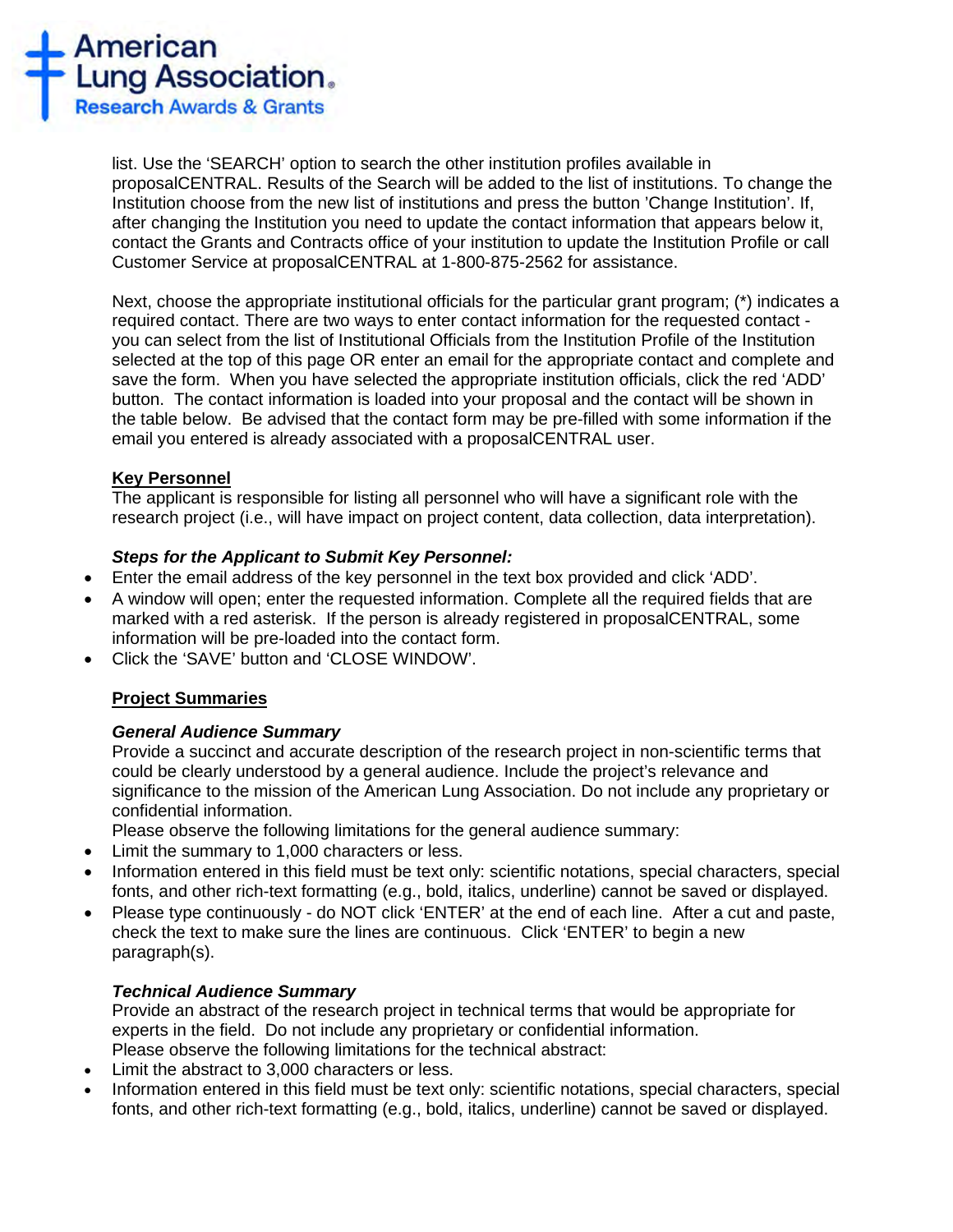

• Please type continuously - do NOT click 'ENTER' at the end of each line. After a cut and paste, check the text to make sure the lines are continuous. Click 'ENTER' to begin a new paragraph(s).

### *Scientific and Research Categories*

Select the most appropriate category(s) for your proposed project in order of relevance. Select choices carefully as they will partially be used to facilitate selection of scientific peer reviewers. **Assurances**

All research funded by the American Lung Association must comply with federal requirements regarding the use of human subjects, animals or biohazards in research. *It is recommended that applicants submit projects to the appropriate Review Board at the time of application or before.* 

### *Human Subjects and Stem Cells*

Applicants/ awardees conducting research on human subjects and/or human stem cells must comply with the provisions of the United States Department of Health and Human Services 45 C.F.R. pt. 46 to the same extent as each would were the research funded by the National Institutes of Health.

Indicate whether the proposed project involves Human Subjects. If so, add the institutional OHRP Assurance Number as well as the individual proposal IRB status – "approved", "exempt" or "pending". If approved or exempt, please provide the corresponding date of approval or exemption.

# *Animal Use*

The American Lung Association allows animal use in biomedical research only when no other means of obtaining scientifically sound, valid and useful results are available. Applicants/ awardees must comply with the Public Health Service Policy on *Human Care and Use of Laboratory Animals* and the National Research Council *Guide for the Care and Use of Laboratory Animals* to the same extent as each would were the research funded by the National Institutes of Health. Indicate whether the proposed project involves vertebrate animals. If so, add the institutional Animal Welfare Assurance Number as well as the Institutional Animal Care and Use of Committee (IACUC) status – "approved", "exempt" or "pending". If approved or exempt, please provide the corresponding date of approval or exemption. Also, indicate whether or not the institution has been accredited by the Association for Assessment and Accreditation of Laboratory Animal Care (AAALAC). Applicants from institutions that do not have an IACUC or accreditation from the AAALAC are not eligible to apply.

#### *Biohazards*

Biohazards are broadly defined to be recombinant and/or infectious and tumor materials that may be deleterious to normal organisms upon controlled exposure. Indicate on the electronic application the Institutional Biosafety Committee (IBC) status. If approved, please provide the corresponding date of approval on the electronic application. If "exempt" from IBC approval within your institution, place "exempt" and the date the exemption was approved."

# **Research Plan and Other Supporting Documents**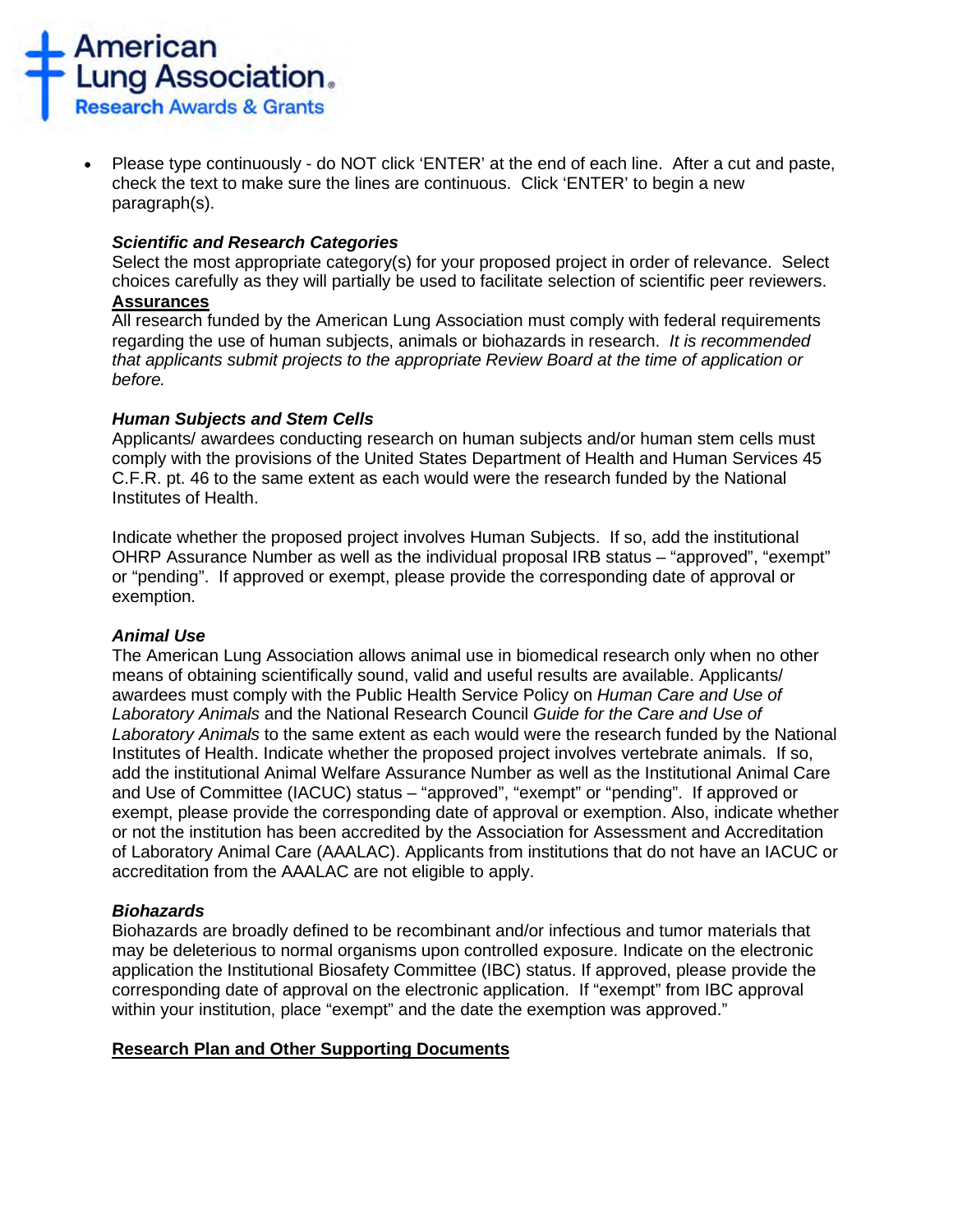

# **Templates and Uploaded Files (attachments):**

Click the 'DOWNLOAD' link for each template file, and 'SAVE' to your local workstation to complete**.**

# **Using the Provided Templates**

Before submitting an application, the following components must be uploaded to proposalCENTRAL. All components of the application require the use of provided templates also available on this page. All the required attachments are listed in the section directly above the templates section. This display is merely a tool to help you keep track of your completed *required* files. Once you upload a completed "required" template, the template name will display in the "Current List of Uploaded Attachments." The 'VALIDATE' link in the Navigation Menu of the online application serves as a tool to check that all *required* attachment files are included in your application. *The Validate link will also check for any missing required online entries.*

### **Language and Format Requirements**

All applications must adhere to the following language and format requirements. *Not adhering to these requirements may result in an application being administratively withdrawn.*

- $\checkmark$  The applicant's name should always be in the top 'HEADER' portion. The header information should carry forward to subsequent pages in the template.
- $\checkmark$  Use English only and avoid jargon and any unusual abbreviations. Your application should read like a Scientific American journal article.
- $\checkmark$  Use Arial 11 point font size, the NIH-suggested font, unless otherwise specified in the instructions for a specific template.
- $\checkmark$  Be consistent with the use of font styles and indentation.
- $\checkmark$  Type density, including characters and spaces, must be no more than 15 characters per inch (cpi). For proportional spacing, the average for any representative section of text must not exceed 15 cpi.
- $\checkmark$  No more than 6 lines of type within a vertical inch.
- $\checkmark$  Margins, in all directions, must be at least  $\frac{1}{2}$  inch.
- $\checkmark$  Figures, charts, tables, figure legends, and footnotes may be smaller in size but they must be clear and legible.
- $\checkmark$  Applicants are responsible for correcting any changes to templates resulting from input of data. Data should be completed in the space provided. Each template page must respect the original margins on all sides.
- $\checkmark$  Attached files should be no larger than 3-5 MB to facilitate review of the application. Very large files can make a full and comprehensive review of the application difficult. The objective is to find a balance between the content of your application and file size.

# **Uploading to Online Application**

Attachment files must be submitted and uploaded to electronic application as PDF files. Once attachments are uploaded, you will get a confirmation message and see that your file is now listed in the "Uploaded Attachment" section of the screen. Two links are available in each row of an uploaded attachment: **DEL** and **SHOW**. "Del" allows you to delete the file, if necessary, and "Show" opens the uploaded file. It is strongly recommended that you *open and review* your uploaded file. If, for any reason, you wish to modify the file, make the revisions in the *original* document (offline), *convert* the file to PDF and once again, *attach* the newly revised file. *Remember to delete any previously submitted versions of the file.*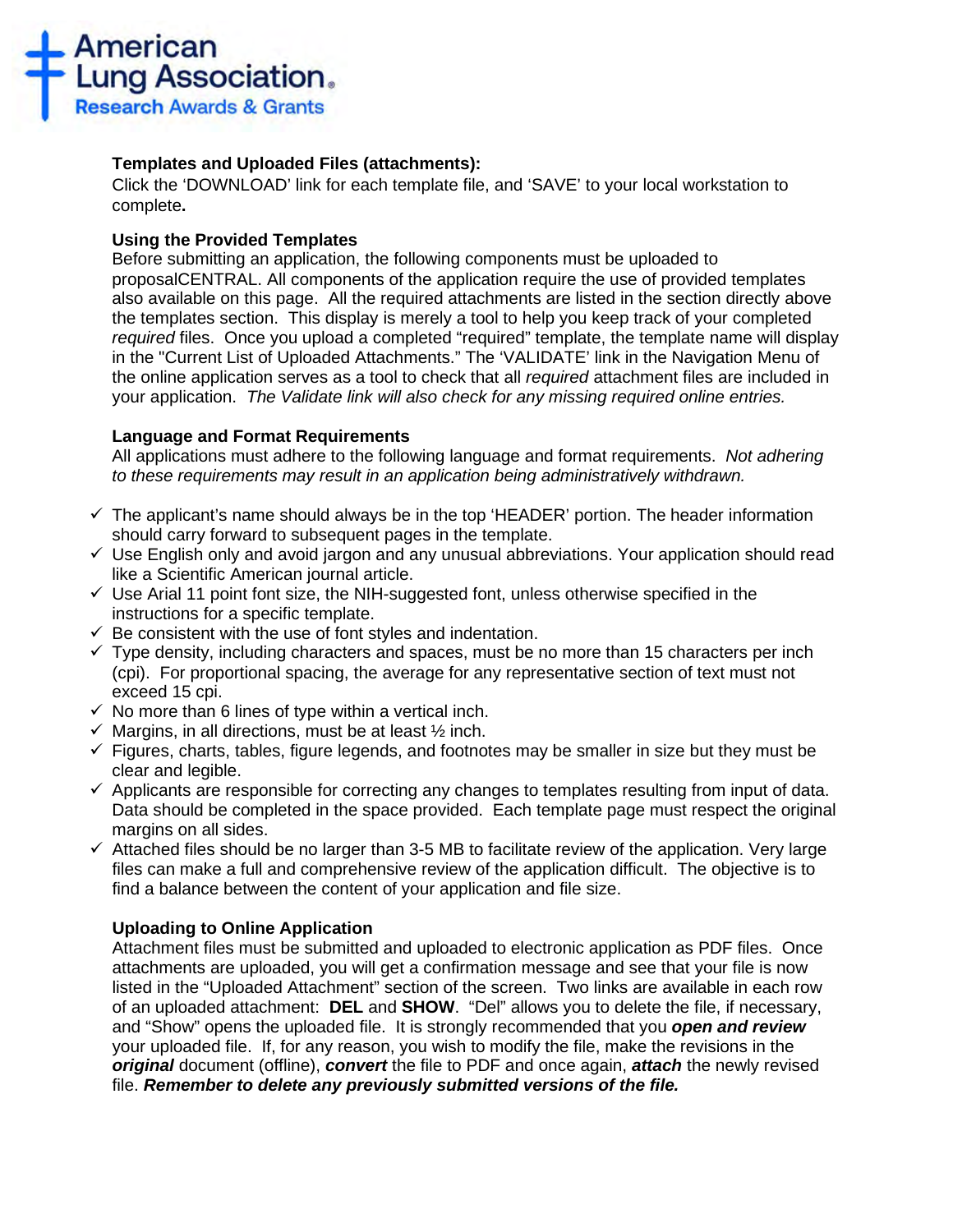

### **Biographical Sketch**

Using the template provided, submit biographical sketches for the applicant and all key personnel listed in Section 6. **Biographical Sketches must not exceed five (5) pages for each person and should provide the following information about each key person, starting with the applicant:**

*A. Personal Statement:* Briefly describe why your experience and qualifications make you particularly well-suited for your role in the project that is the subject of the application. You may include factors such as your training, technical expertise, your previous experimental work on related topics, and your past performance in the field of study.

*B. Positions and Honors:* List in chronological order previous positions, concluding with your present position, list any honors.

*C. Contributions to Science:* Briefly describe up to five of your most significant contributions to science. The description of each contribution should be no longer than one half page, including citations.

*D. Additional Information:* Research Support: List selected ongoing or completed (during the last three years) research projects (federal and non-federal support). Use the Other Support Template provided to detail your other support.

#### **Budget and Justification**

#### **The budget justification must not exceed three (3) pages.**

Using the template provided, submit a budget and justification for your full research project. Awards are only given in one-year increments, all awardees will be given the opportunity to renew their project for a second year of funding. *Funding is contingent on individual progress during the award year and the availability of funds.*

#### *Budget Spreadsheet*

The first page asks the applicant to estimate direct costs for the first year of the proposal only. The second page asks the applicant to estimate direct costs for the entire period of the award. Indirect costs are **not** allowed for any American Lung Association award. Where applicable, only indicate dollars (no cents).

**Personnel:** Fringe benefits may be requested provided such are treated consistently by the applicant's organization as a direct cost. No more than 25% of funds may be used for an awardee's salary and/or fringe benefits.

*Equipment:* Itemize equipment with costs. Equipment is defined as an item that costs \$500 or more, has a primary function related to the research project, and ordinarily has a usable life expectancy of one year or greater. No more than 30% of the total award budget may go to fund the purchase of permanent equipment.

**Supplies:** Itemize supplies with costs. For example, indicate the number of experimental animals to be used, unit cost per animal, and cost for daily use.

*Discretionary Funds***:** No more than \$2,500 per annum may be used for travel or publication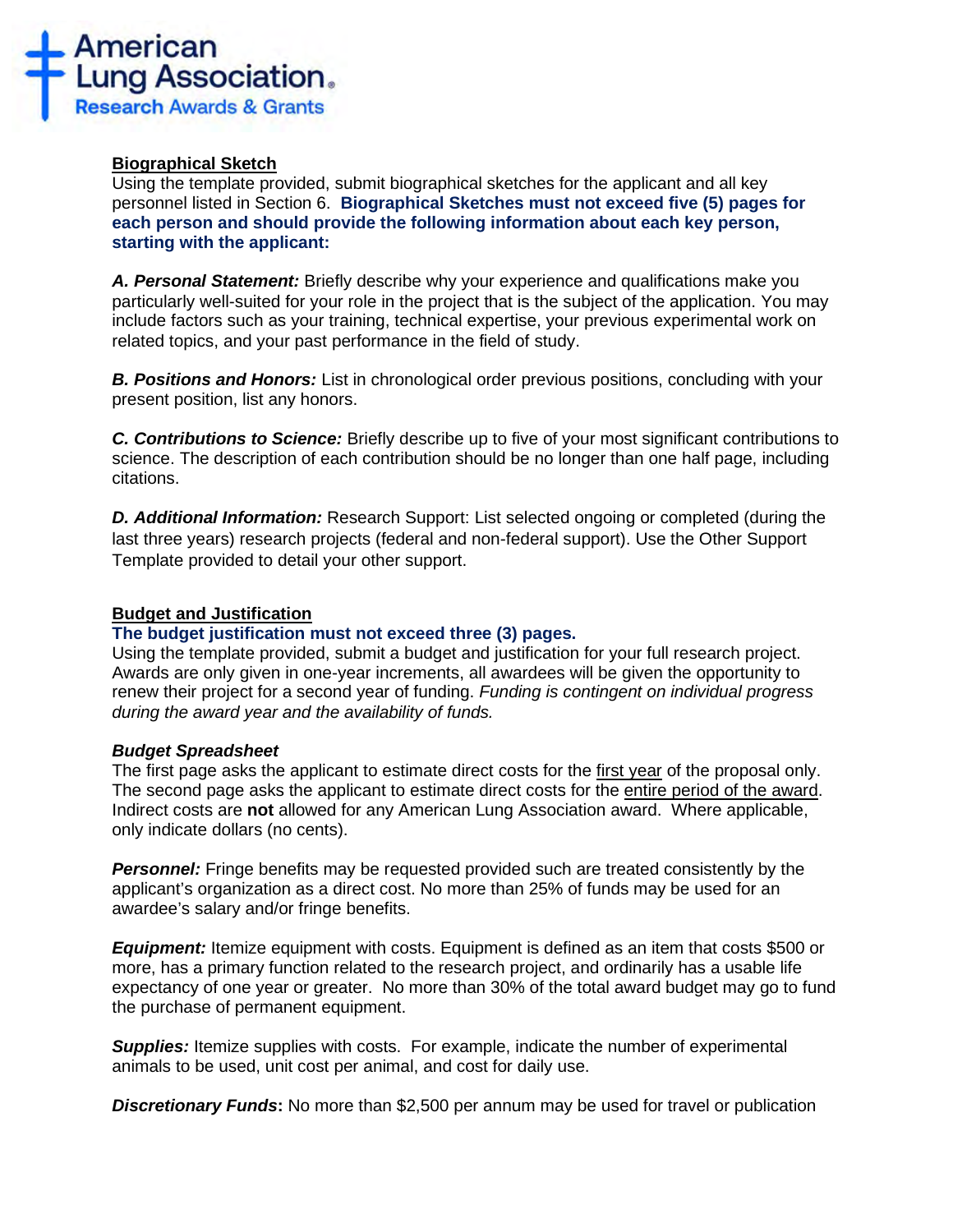

costs directly related to the American Lung Association- funded project and within the scope of the award terms and conditions.

*Other Project Support Expenses***:** No award shall be used for the purchase of furniture, computers, the construction or renovation of facilities, payment of honoraria, membership dues or tuition, purchase of textbooks or periodicals or payment for secretarial support.

*Total Costs may not exceed allowable award amounts. Correct arithmetic is the applicant's responsibility.*

#### **Resources**

Using the template provided, describe the institutional resources available for the project. **The resource section must not exceed two (2) pages.**

*Facilities:* Specify the facilities to be used for the conduct of the proposed research. Indicate the performance sites and describe capacities, pertinent capabilities, relative proximity, and extent of availability to the project. Under "Other," identify support services such as machine shop, electronics shop, and specify the extent to which they will be available to the project. Use continuation pages if necessary.

*Equipment:* List the most important equipment items already available for this project, noting the location and pertinent capabilities of each.

# **Other Support**

Using the template provided, list any and all active and pending support for each key personnel. **No page limit applies to the Other Support information.**

Other Support includes all financial resources, whether Federal, non-Federal, commercial or institutional, available in direct support of an individual's research endeavors, including but not limited to research grants, cooperative agreements, contracts, and/or institutional awards. **Please specify who the Primary Investigator is for all other support listed.** Prizes or gifts do not need to be included.

The American Lung Association will not award funds to duplicate any work that is being supported by other funding agencies. Budgetary overlap is **not** permitted; however, scientific overlap will be evaluated on an individual basis. In cases of significant scientific overlap, a successful applicant will have the option to choose between the American Lung Association award and that of the other organization.

#### **Research Plan**

*Please note: Page limits, language and format requirements listed in the Language and Format Requirements must be adhered to in preparing your research plan. Not adhering to format and page limitations may result in an application being administratively withdrawn.*

*Specific Aims:* State concisely the goals of the proposed research and summarize the expected outcome(s), including the impact that the results of the proposed research will exert on the research field(s) involved. **The Specific Aims section must not exceed one (1) page.**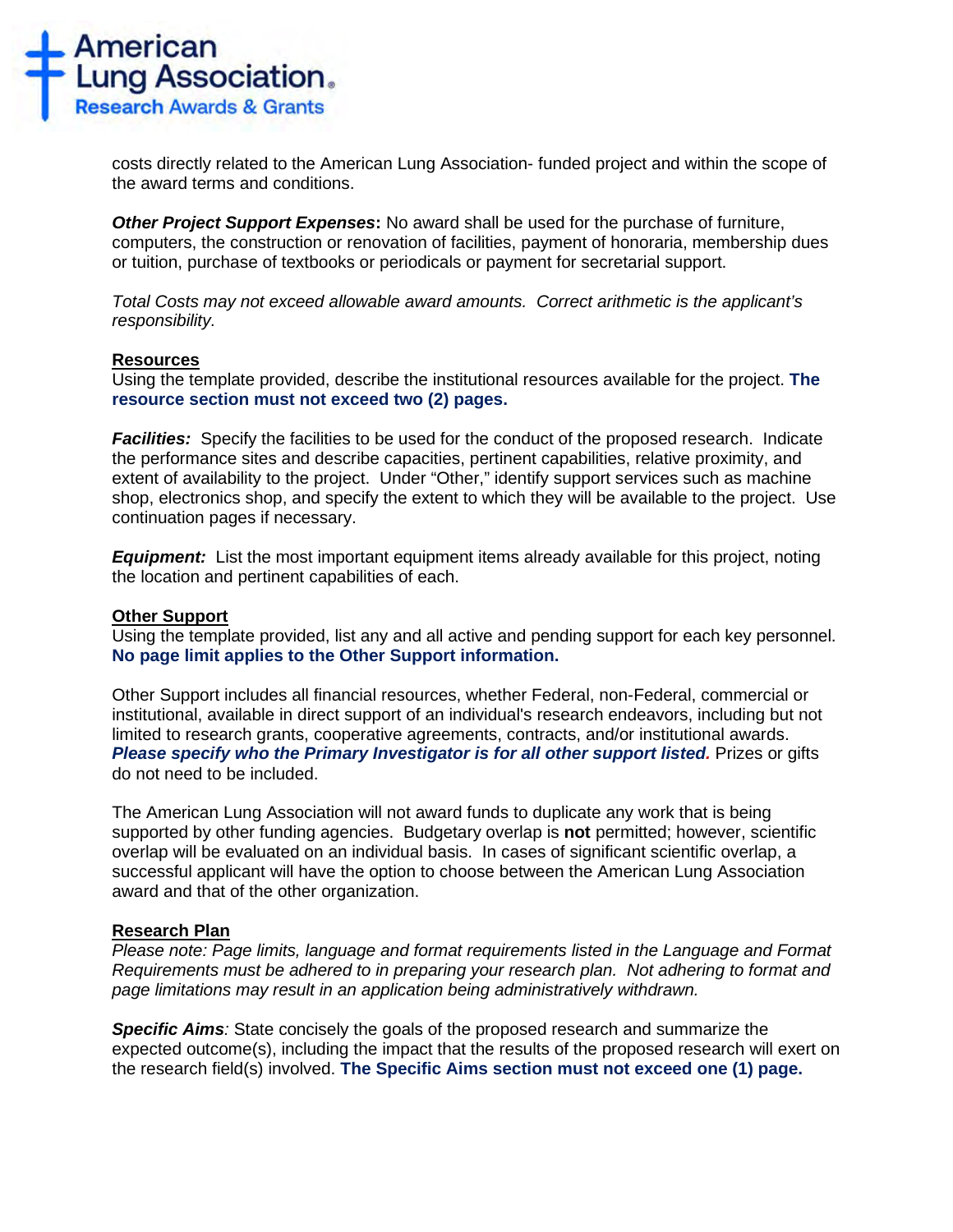

List succinctly the specific objectives of the research proposed, e.g., to test a stated hypothesis, create a novel design, solve a specific problem, challenge an existing paradigm or clinical practice, address a critical barrier to progress in the field, or develop new technology.

*Research Strategy***:** Organize the Research Strategy in the specified order using the instructions provided below. Start each section with the appropriate section heading — Significance, Innovation and Approach. Cite published experimental details in the Research Strategy and provide the full reference in the References section. **Applicants are limited to 6 pages.**

### *Significance*

- Explain the importance of the problem or critical barrier to progress within the field of viral research.
- Explain how the proposed project will improve scientific knowledge, technical capability, and/or clinical practice the field of viral respiratory research.
- Describe how the concepts, methods, technologies, treatments, services, or preventative interventions that drive this field will be changed if the proposed aims are achieved.

### *Innovation*

- Describe any novel theoretical concepts, approaches or methodologies, instrumentation or interventions to be developed or used, and any advantage over existing methodologies, instrumentation, or interventions. Clearly synthesize your own contributions to the field, and demonstrate your relative stature in the area.
- Explain how the application challenges and seeks to shift current research or clinical practice paradigms. This provides an opportunity to demonstrate your knowledge and ability in this area, and to synthesize large volumes of information into a succinct and cohesive statement.
- Explain any refinements, improvements, or new applications of theoretical concepts, approaches or methodologies, instrumentation, or interventions.

# *Approach*

- Explain why you have chosen to address a particular portion of the overall problem and why you have chosen a particular approach. Discuss any preliminary studies, data and/or experience pertinent to this application and specify all novel data.
- Describe the overall strategy, methodology, and analyses to be used to accomplish each of the specific aims of the project. For each aim, include how the data will be collected, analyzed, and interpreted (e.g., number of experiments, types of measurements to be made).
- Discuss potential problems, alternative strategies, and benchmarks for success anticipated to achieve the aims. This should include discussion of what you will do if conflicting and contradictory data are obtained.
- If the project is in the early stages of development, describe any strategy to establish feasibility, and address the management of any high-risk aspects of the proposed work.

# **Assurances**

State concisely how assurances will be met within the confines of the proposed research project. Assurances must not exceed two (2) pages.

*Human Subjects***:** When human subjects or material obtained from such subjects are used in the proposed project, the application must state how the rights and welfare of the individual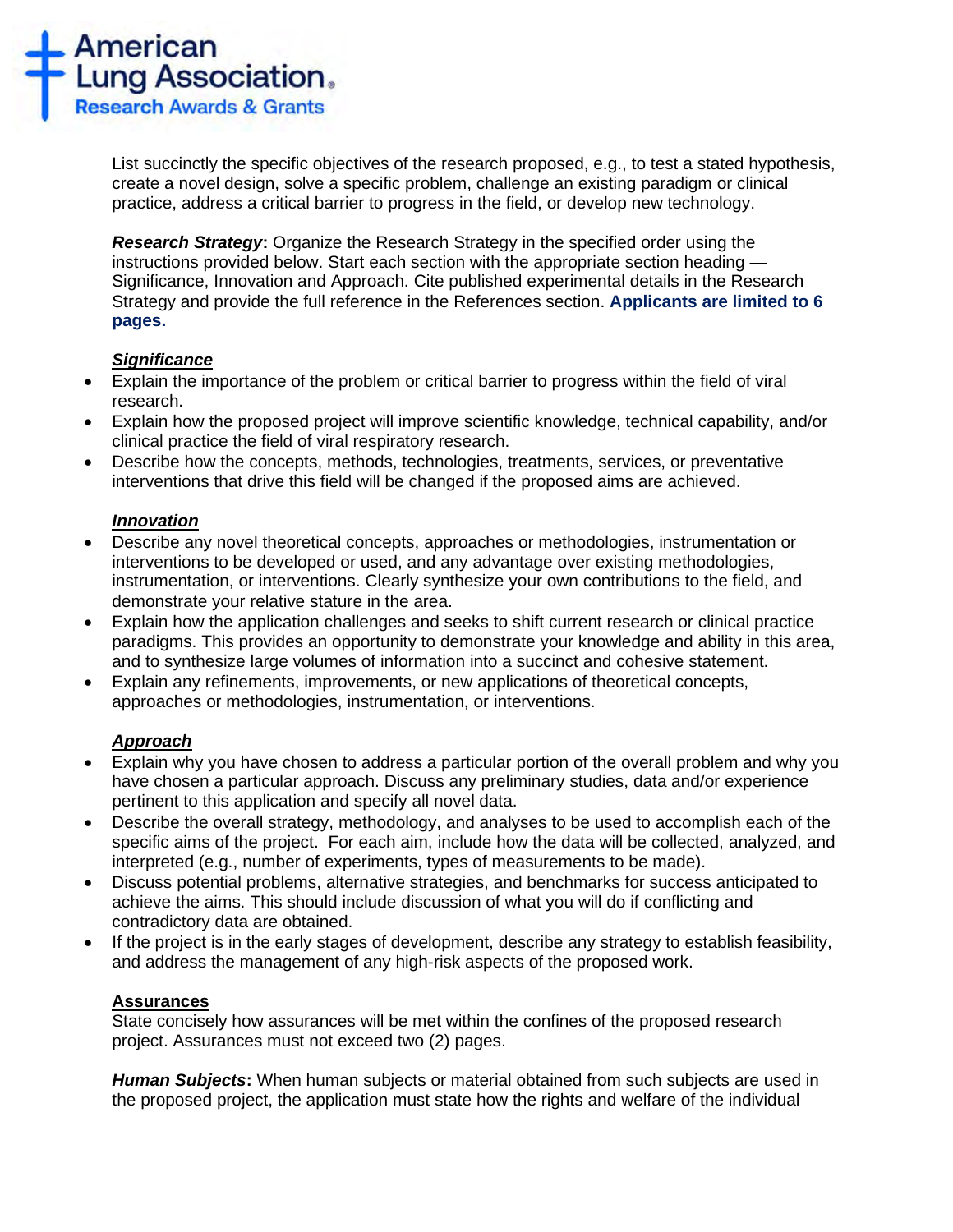

subjects are protected and assured. Include consent forms and questionnaires in appendix, if applicable.

*Animal Use and Justification:* When animals are used in the project, the application must include a succinct and complete description of the following points:

- Provide a detailed description of the proposed use of the animals in the work outlined in the Research Strategy section. Identify the species, strains, ages, sex, and numbers of animals to be used in the proposed work.
- Justify the use of animals, choice of species and numbers to be used. If animals are in short supply, costly, or to be used in large numbers, provide an additional rationale for their selection and numbers.
- Provide information on the veterinary care of the animals involved.

*Biohazard Materials:* When biohazard materials, defined as recombinant, infectious and tumor selected agents (i.e. radioisotopes) that may be detrimental to normal organisms upon controlled exposure are used:

- Describe procedures that will be used to monitor possession, use and transfer of the Select Agent(s).
- Describe plans for appropriate biosafety, bio-containment and security of the Select Agent(s).
- Describe the bio-containment resources available at all performance sites.

# **References: References must not exceed five (5) pages**.

**Appendix:** May contain additional and relevant material such as letters of support, questionnaires and/or consent forms. No other material such as preliminary data, photographs/images or publications, is allowed in the appendix. **The appendix is limited to 5 pages.**

#### **Department Head Statement Letter**

Please note: *A Department Head Letter on institutional letterhead is required.*

# *Content of Department Head Statement:*

- 1. State the applicant's current and projected status during the initial term of the award.
- 2. State the applicant's faculty title and from what academic institution does the applicant currently hold his/her faculty appointment. Confirm the applicant is eligible for continued employment for the duration of the award. **The Department Head Statement must be explicit about the applicant's faculty status.**
- 3. State your department's financial and space commitment to the applicant, and to the American Lung Association project being submitted.
- 4. Describe the intellectual environment and your involvement in the applicant's award.
- 5. State minimum percent of overall effort and guaranteed time to be protected for research to complete the project.

# **Certification Form**

Prior to submitting an application, an applicant must obtain signatures (electronic signature is allowed) from key officials certifying compliance with American Lung Association policies and requirements, including the following Conflict of Interest Clauses: